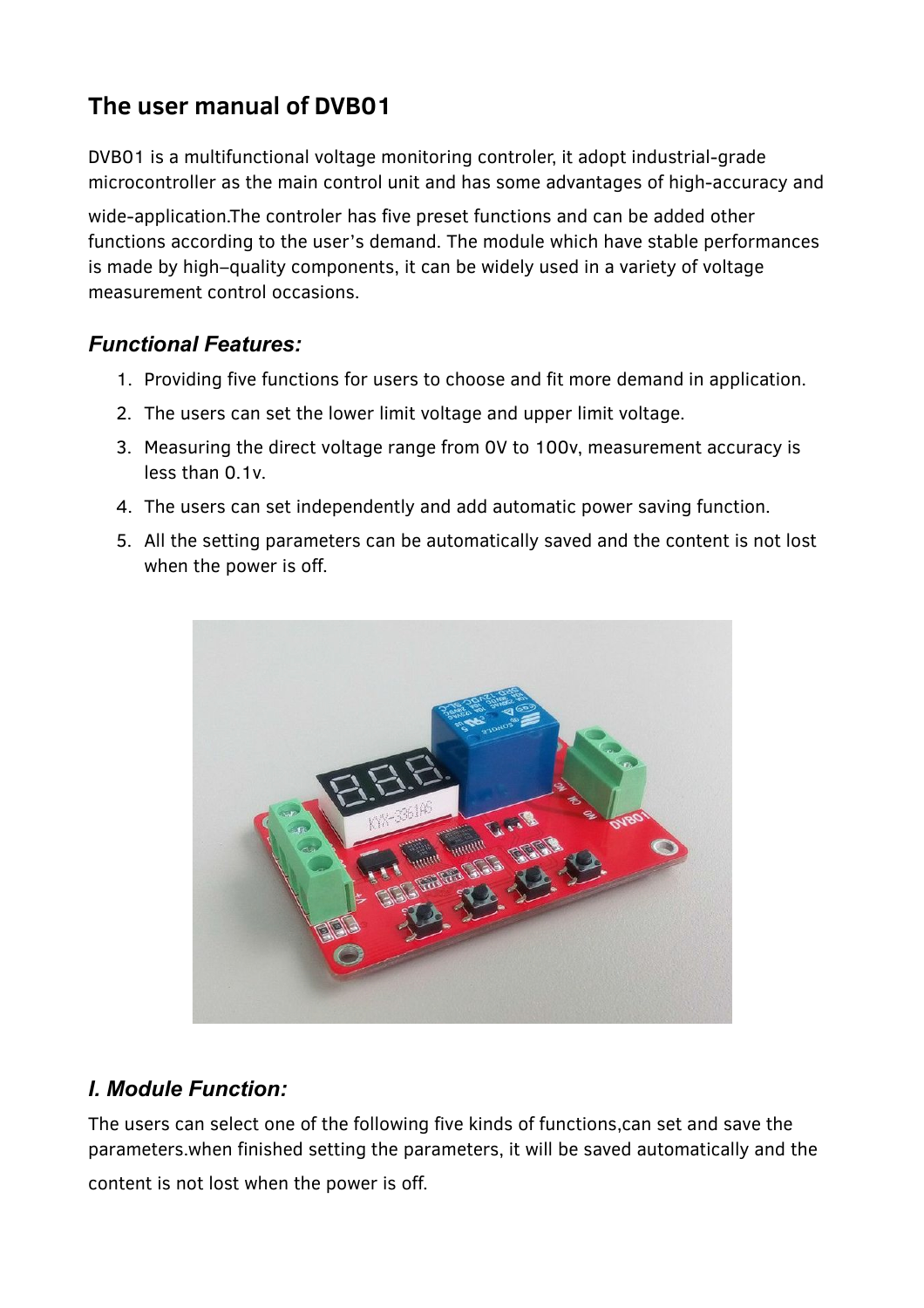## *[Function 1]*

Voltage measurement:If you select this function, the module relay not action, but the digital tube can display the current measurement of voltage.

## *[Function 2]*

Charging mionitor:When the measurement voltage is lower than the preset voltage which is lower in V1 and V2,relay will suck, on the contry, when the measurement voltage is higher than the preset voltage which is higher in V1 and V2,the relay will will disconnect.

## *[Function 3]*

Discharging mionitor: When the measurement voltage is higher than the preset voltage which is higher in V1 and V2,relay will suck, when the measurement voltage is lower than the preset voltage which is lower in T1 and T2, the relay will disconnect.

## *[Function 4]*

Changes within the range: When the measurement voltage between V1 and V2, the relay will suck, but the other circumstances, the relay will disconnect.

# *[Function 5]*

Changes beyond of the range:When the measurement voltage is lower than the preset voltage which is lower in V1 and V2 or the measurement voltage is higher than the preset voltage which is higher in V1 and V2, the relay will suck, but the other circumstances, the relay will disconnect.

## *Kindy reminnder:*

Controller will judge preset voltage V1 and V2, which one is the lower limit and upper limit voltage automatically according to the features. When user set the controller, no need to onsider the question which one is higher or lower and first or last.

## *II.Operating instructions:*

Customers can select the function patterns by the keys and display, can also set the other parameters, when finished setting all the parameters, it can be saved automatically, not lost when power is off.The following is some descriptions about setting parameters.

**[Keys]:** there are four keys, namely: [SET]、[SWI]、[+] and [-].

The keys have short and long press, short press means press the button less than 1 seconds. long press means press the button more than 1 seconds until the function appears.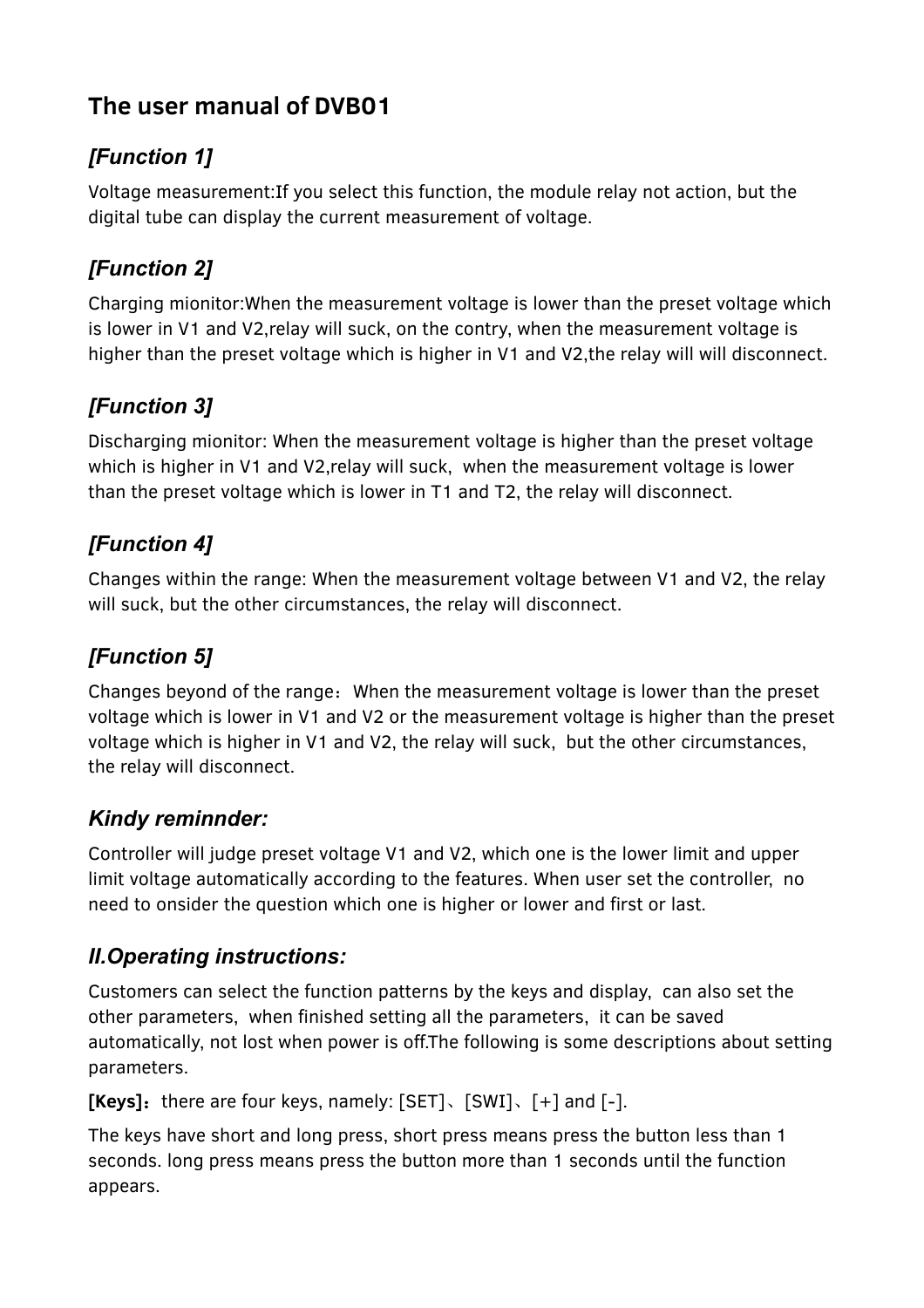**[Operational mode]:** There are two kinds, namely: [ operational mode]and[parameter setting mode]

**[Use preferences]:** There are four kinds of parameters to set, namely from P-0 to P-3:

P-0: Setting five functions from F-01 to F-05.

P-1: Setting the voltage of V1 is between 00.0V and 99.9V.

P-3: Correcting the voltage, when flashes, it will display the current voltage value, then press [+] or [-] can correct the voltage value.

**[Operational mode]** When turn on, it will go into operational mode,digital tube display shows the current measured voltage value. **1.1 Short press the [SET]**, it will go out, but the procedures operact nomally.when press a second time, it will recover display, from going out to recoverring display, the module will not identify the other three buttons.

**1.2 Long press[SWI],** The digital display tube will blink two times, it enter into the power saving mode.After enter into the power saving mode, if no operation any button within 10 seconds, the digital display tube will turn off, but the procedure operact nomally, you can short press [SWI] restore display temporarily, you can also long press [SWI] again after the digital display tube restore display to exit automatic the power saving mode. the digital tube blink three times to indicate the setting is successful.

**1.3 Long press [SET],** enter into [parameter setting mode]:

## *2. [parameter setting mode]:*

Under operational mode,long press the [SET], enter into the first level of the parameter setting mode menu. when enter into parameter setting mode, all the functions will stop running and enter into original state, when exit parameter setting mode, the module start running the selected function.

## *First level of the menu:*

After enter into first level of the menu, the digital display tube displays "P- $0$ ", can set parameters PO, that is function setting, if press [SET]at this time, then enter into the second level of the menu, you can see the specific value of this parameter, press [SET] again to exit the first level of the menu.

**2.1 Short press [SET],** enter into the second level of the menu.

**2.2 Short press [SWI],** page down the menu, can switch the four parameters within "P-0"to "P- 3"

**2.3 long press [SET],** save the parameters and enter into [ operational mode]

## *The second level of the menu:*

Based on the second level of the menu, it can set the specific parameters,the four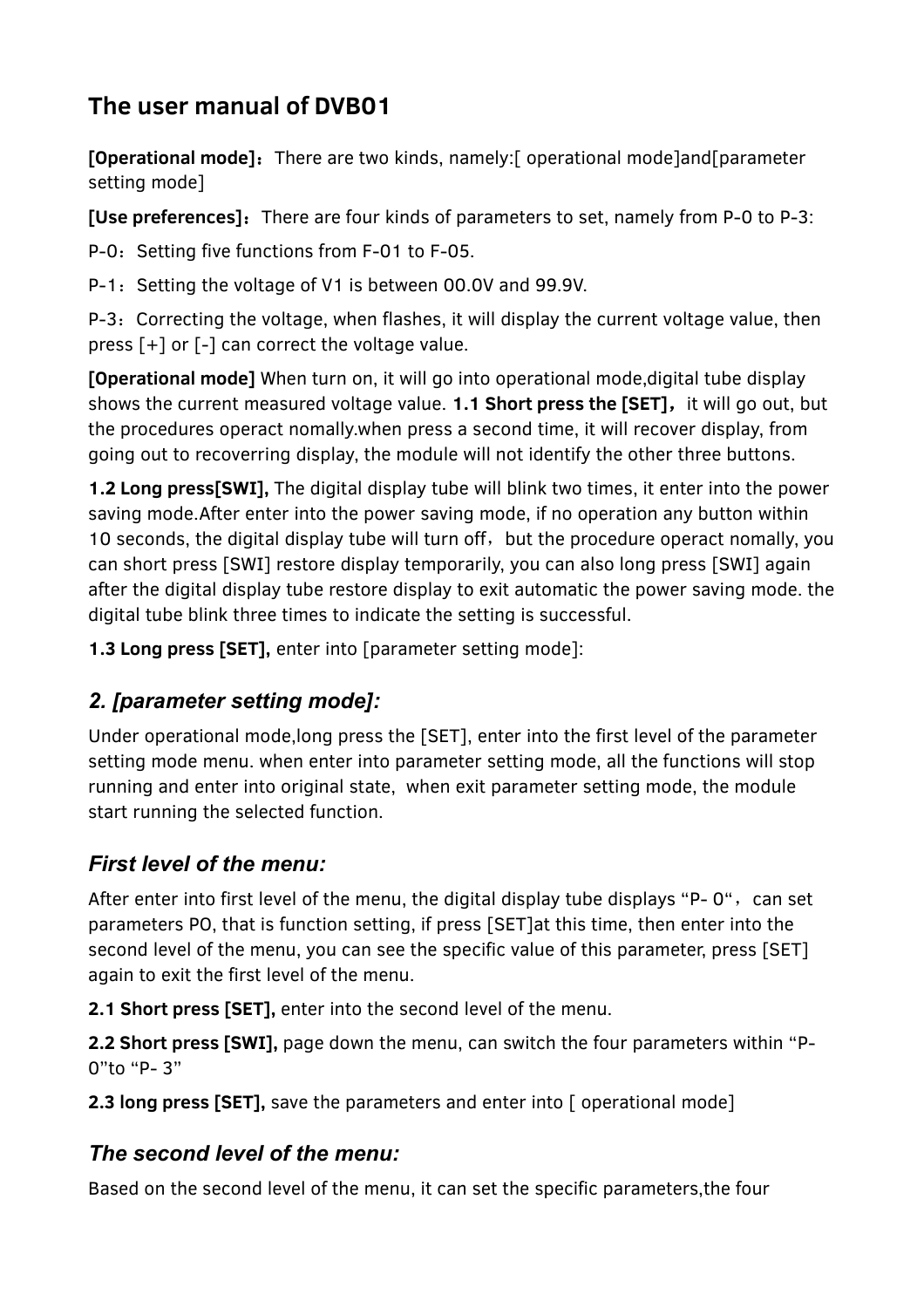parameters of P0 to P3 are set up by the second level of the menu, after enter into the second level of the menu, The digital display tube will flash and display, it indicates the parameter can modify. Pressing [SWI] can switch the flashing digital tube position.

**2.4 Short press [SET]** can exit the first level of the menu:

**2.5 Short press [SWI]** can switch the selected digital tube, the selected digital tube will flash to display

**2.6 Short press [+],** the selected digital tube numerical + 1, add to the 9 to stop.

**2.7 Short press[-],** the selected digital tube numerical -1, reduced to 0 to stop.

**2.8 long press [SET],** save the parameters and enter into [ operational mode].

#### *Special instructions:*

There are some differences about setting the parameters of P3 which is used to correct the voltage measurement. Entering into the parameters of P3, the digital display tube will display the current measured voltage value. All the digital display tubes flash, press [+] and [-] can correct the measurement values.

**Setting the course:** In order to protect lead-acid battery,when the battery voltage is less than 11V,the relay will disconnect won't allow the battery to discharge. when the battery voltage recover more than 12V, the relay will suck and the battery discharge normally. This application can select the function three, you can refer to the wiring diagram, we take the function 3 as an example:

Setting the parameters like these:  $PQ = "F - 3", P1 = "1 2.0", P2 = "1 1.0"$  and the parameters needn't to set. The following is the setup process.

- 1. When turn on, long press [SET], enter into the first level of the parameter setting mode menu, the digital display tube displays "P-0", then short press [SET], enter into the second level of the menu, when the digital display tube displays "F - X "and the last digital tube flashes, correct the value of the last by choosing functions.
- 2. Press [+] and [-] can adjust the value of current digital tube, press [SWI] can switch the flashing digital tube, set the parameters P0: "F - 3"by pressing [+]and[SWI]
- 3. Then short press [SET], return to the interface of level, short press [SET] can choose parameters "P-1", set the parameters  $P1(V1)$ : "1 2.0" by pressing [+] and [SWI]
- 4. Setting the parameters P2(V2): "1 1.0"in the same way.
- 5. Parameters P3 needn't to be set because it's not to be used in the process.
- 6. Long press [SET], saving settings, and exit [parameter setting mode], the function starts running immediately.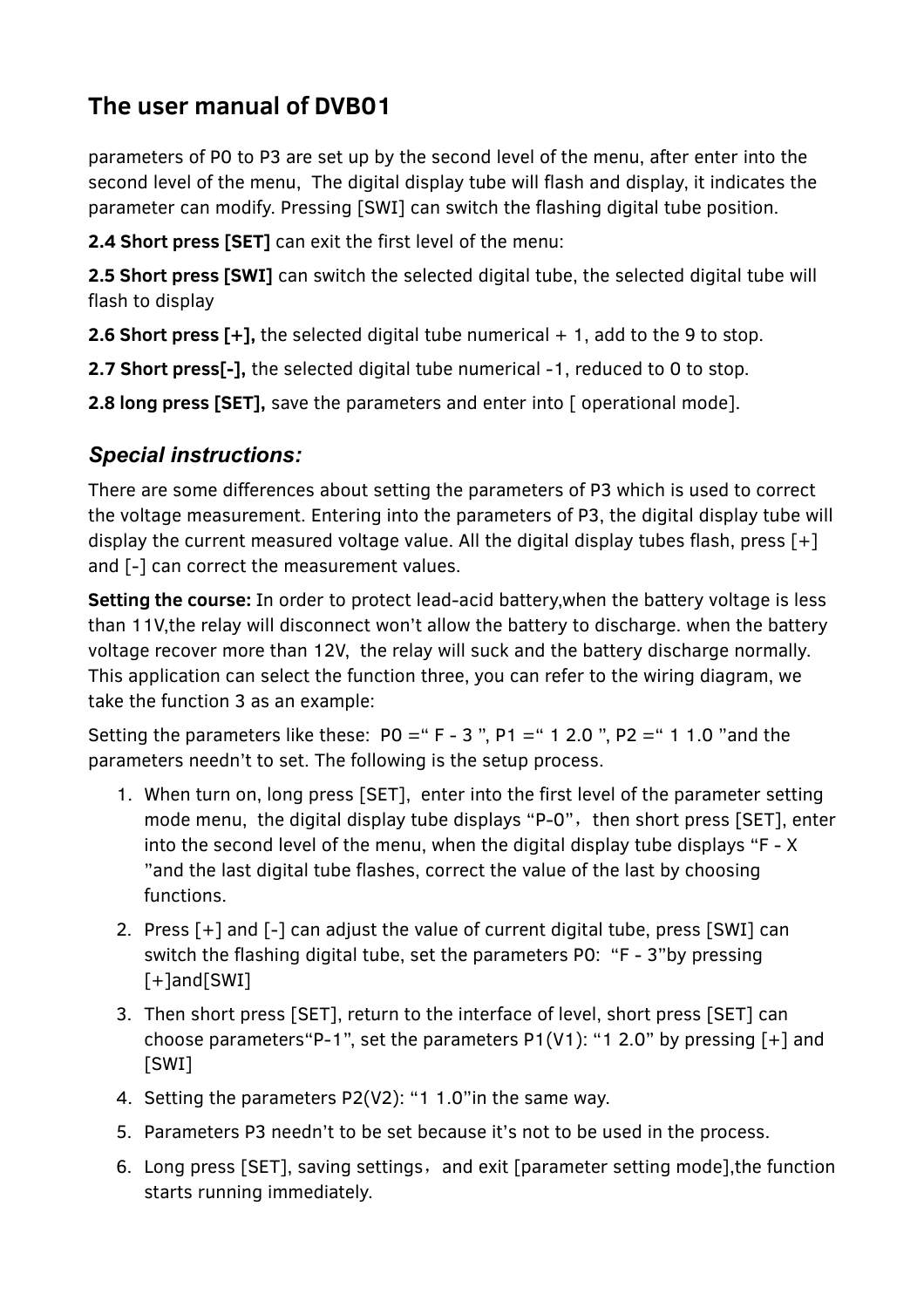### *III Wiring Reference:*

DVB01 module requires the users to supply with DC 5v, 12v and 24v to be available. The relay of module DC power output can be controlled the load of 0v to 30v and 0A to 10A or the AC power output be controlled the load of 0v to 250v and 0A to 10A. The users can refer to the below two graphs which presents the wiring method of controlling modes. The first wiring diagram of DVB01 presents the module control the DC equipment

The second wiring diagram of DVB01 presents the module control the AC equipment.



*Illustration 1:The first wiring diagram of DVB01*



*Illustration 2:The second wiring diagram of DVB01*

#### *Kindly reminder:*

If user's load and DVB01 module use a same DC power supply, it is possible because of the power supply capacity is insufficient or wiring connections unfit the module appears unstable phenomenon occasionally, please use the following (even if no found the problem, it should follow the recommendation ):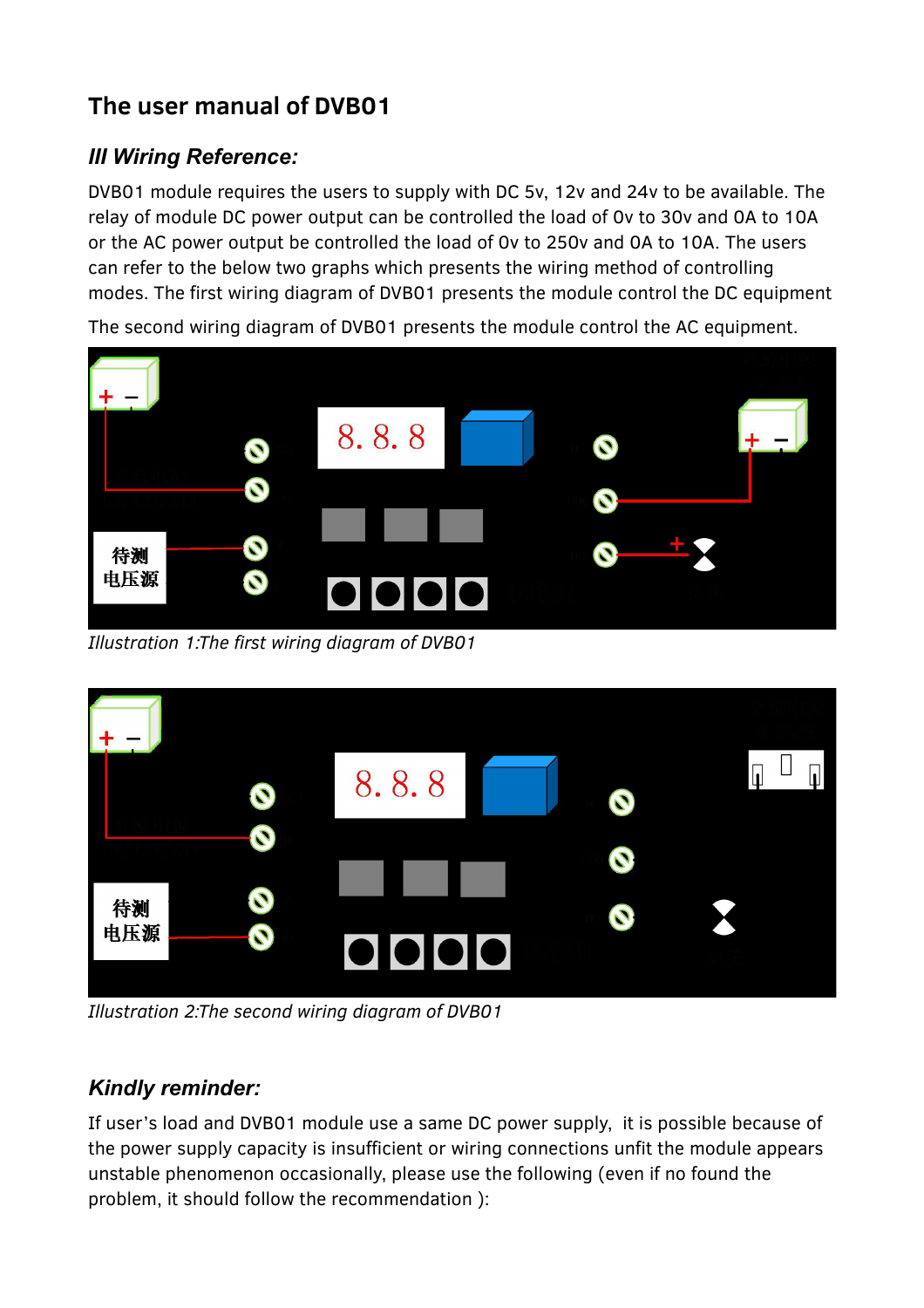- 1. Separate wiring: The positive DC power supply should draw two lines, one link DVB01 of DC+ interface of modules, the other link NO interface for load use, so the negative should also be dealt with like this.
- 2. Replace the output current power: If it is the motors and other instructive or capacitive load, the capacity power of DC power should choose bigger, such as the use of 1A, 3-5A power to choose more reasonable, because the motors starting current is 3-7 times of the rated current, if the power supply capacity is too small, it will result in the voltage dropped instantly and cause DVB01 module reset.
- 3. Shunt capacitors: If the above two measures fail to achieve the desired effect, please Shunt an electrolytic capacitors of 470uf/35v or above capacity between DC+ and DC-.

#### *IV Electrical parameters:*

#### **Operating voltage: 5V、12Vand24V(+/-10%)**

**Working current:** 5v/less than 90mA (when the relay is not operating less than 12mA, turn off the display less than 3mA) 2V/ less than 50mA (when the relay is not operating less than 12mA,turn off the display less than 3mA)24V/ less than 35mA (when the relay is not operating less than 12mA, turn off the display less than 3mA

**Working temperature:** recommend -20°C—60°C (limit -30°C—70 °C)

**Measuring range:** recommend -30℃—120℃ (limit -45℃—120℃)

**Lode capacity:** The normally opening port of module normally maximum lode capacity:

DC 0-30V/10A,AC 0-250V/10A

The normally closed port of module maximum lode capacity:

DC 0-28V/10A, AC 0-125V/10A

#### **Use restriction:**

- (1)Relay life is loaded with action 100,000 times, therefore more suitable for use in low frequency and high current pull control of the situation, is not suitable for repeated use in the fast-action situations.
- (2)Note consider relay port lode margin, purely resistive load more than doubled to left margin, ordinary inductive or capacitive loads must be least three times more margin.

#### *V Module interface:*

**Module Voltage/Signal Input:** There are four interfaces, all interfaces have terminal for the users' convenience.

1. DC+:DC power positive